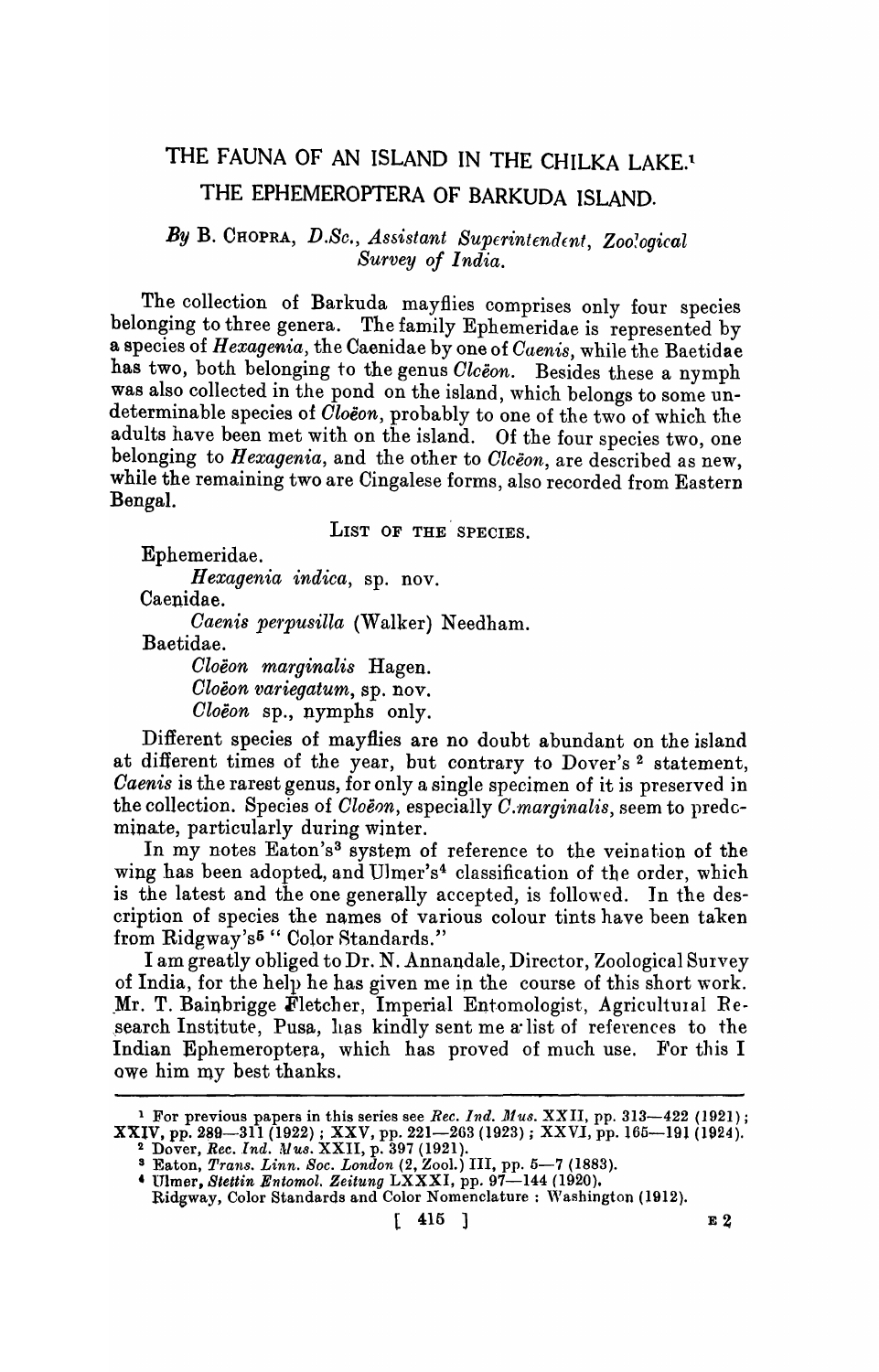Family EPHEMERIDAE.

#### Hexagenia indica, sp. nov.

Imago  $\varphi$  (in spirit).-Head light bistre brown with the anterior end about the middle of the breadth almost white. Ocelli whitish, with a



black circle. round each. Eyes blackish, tinged with light sky blue. Pronotum pale ochraceous yellow, minutely spotted with bistre about the middle; a low narrow ridge, whitish in colour, running longitudinally in the middle. Mesonotum Sanford's brown in the middle, and darker verging to auburn all round; a white narrow ridge running mid-dorsally in the same line as that on the pronotum, and continued distally in a free blunt spine. Metanotum light orange rufous dabbed with white; a ridge like that on the mesonotum and ending distally in a spine, running longitudinally in the middle. First abdominal segment mostly covered over by the metanotum, much paler in colour than the rest of the body and almost white along the sides. Dorsum of abdomen dark chestnut-brown with TEXT-FIG. 1. + Hexagenia indica, an indistinct pale streak running mid-<br>sp. nov. Foretarsus of dorsally and the middle of each segment<br>female:  $\times$  16. dorsally and the middle of each segment<br>slightly lighter. Ninth segment largest,

its posterior border much darker than the rest of the abdomen.

Ventral surface of head whitish, infuscated with light bistre brown. Thorax, especially the mesosternum, dark orange-red, with the places for the articulation of legs white. Abdomen with its first eight segments pale whitish infuscated with chestnut ; last two segments chestnut, with a pale area about the middle of the length.

Legs well developed and functional; fore legs about as long as hind legs. Fore legs cream coloured, somewhat lighter on the under surface, with longitudinal stripes of light bistre or light chestnut on all the segments except the tarsus, and a dark stripe on the upper surface of the femur. Tibia and a portion of the femur in some of the specimens more or less uniformly coloured in light bistre. Fore femur about as long as the tibia or the tarsus; the latter formed of four distinct and one indistinct segment, each having near its distal end a ring of light bistre completely surrounding it. Unguis also with a spot of bistre on it. Hinder legs lighter in colour, pale whitish, with the femur, tibia . and tarsus almost entirely devoid of colour-stripes.

Setae smoke-gray, with pale whitish rings corresponding with annulation in the anterior part; posterior portion altogether whitish. Minute hairy pubescence present throughout. Median seta present as a small rudimentary process between the two long lateral setae.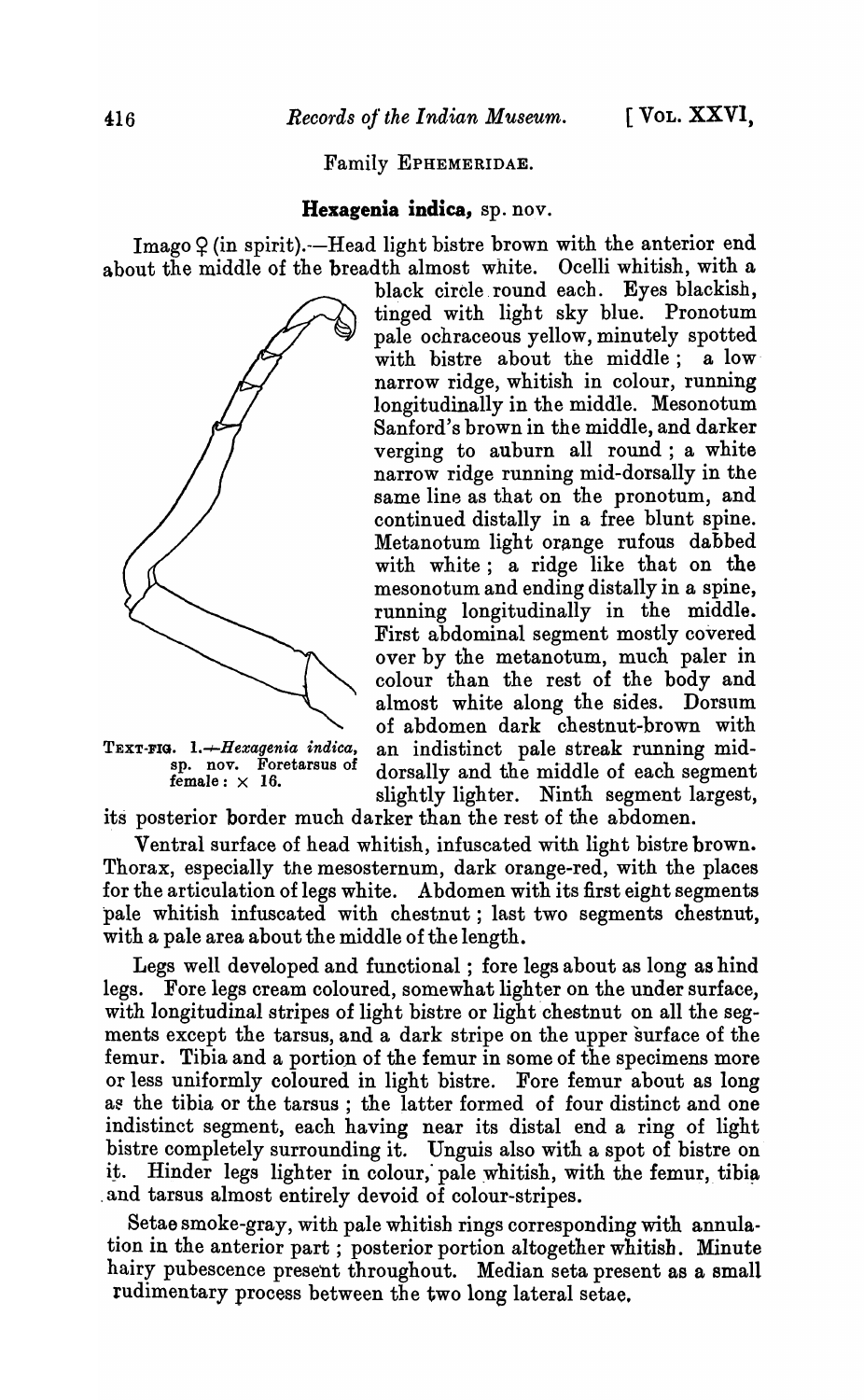Wings transparent, smoke-gray to light grayish olive; both fore and hindwings almost uniformly tinted. Longitudinal veins, except



TEXT-FIG. 2.-Hexagenia indica, sp. nov. Forewing:  $\times$  4.

the radius, pale whitish. Radius (3) light ochraceous buH, especially towards the wing-root, becoming almost pale whitish distally. Subcosta (2), at the wing-root, and the great cross-vein with a patch of Sanford's brown. Cross-veinlets whitish. Sector (4) and cubitus (5) rather less strongly developed than usual. Anal (8) unequally sinuous, enclosing with the second axillar  $(9^2)$  and the inner margin a semi-sagitate space. First axillar (91) strongly arched towards the extremity, second simple and only gently curved.



TEXT-FIG.  $3.$ *-Hexagenia indica*, sp. nov. Hind wing:  $\times$  8.

Hind wing pale whitish; veins whitish; the bases of some of the anterior veins patched with reddish brown. Arrangement of veins (illustrated in the accompanying drawing) as in other species.

~.-Unknown.

Length of body 12-15 mm.; wing 17-19mm.; setae 16-18 mm.

*Type-specimen.-7528/H*2, Zoological Survey of India *(Ind. Mus.).* 

A number of specimens belonging to this species were collected by Dr. N. Annandale on the surface of the Chilka Lake off Barkuda in August, 1919. There is no evidence, however, that the species breeds on the island for the only specimens in the collection were captured on the surface of the lake, into which they had fallen, off the shore. Of the eleven specimens procured two are pinned; of the rest all but four or five are more or less fragmentary, some being devoid of the entire abdomen. All the specimens are females.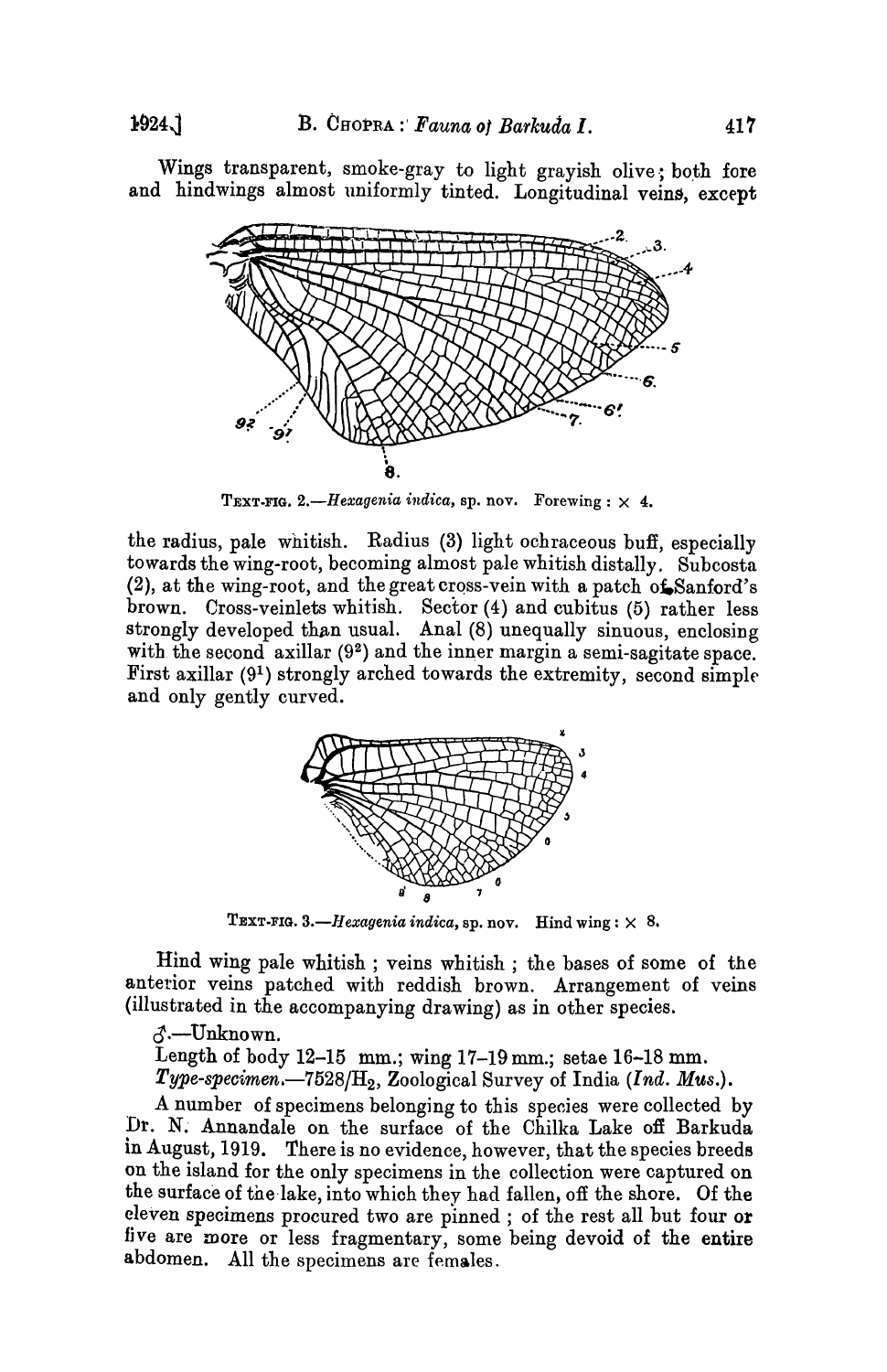The genus *Hexagenia* superficially resembles *Palingenia (s.l.)* but may be easily distinguished from it by the well-developed fore legs, and by the presence of a rudimentary median seta. The facies in the two genera is also quite different.

From India, so far as I know, *H. indica* is the first species of the genus to be described. Eaton! has, however, mentioned a form from N. W India and has given figures of its wings, but as they are unaccompanied by any description, or even the exact record of the locality, it is impossible to say whether the present species may be the same or not. The arrangement of the veins of the wing of  $H$ . *indica*, however, is almost exactly like that shown in Eaton's figure. The comparatively feeble development of sector and cubitus seems to be a characteristic feature of both and the adventitious nervures are also similarly disposed.

The genus is known to occur com monly in Central and North America. 'fhe only species described from outside this limit is *H. fulva* 2 from Africa. An undescribed species is also recorded from Siberia<sup>3</sup> and another, as mentioned above, from India.

#### Family .CAENIDAE.

#### Caenis perpusilla (Walker) Neegham.

- 1853. Caenis perpusilla, Walker, *Brit. Mus. Catal. Neuropt. Ins.* part iii<sup>,</sup> p.585.
- *1884 .. Gaenis perpusilla,* Eaton, *Trans. Linn. Soc. London* (2) III, pp. 147, 148. *1909 Oaenis perpusilla,* Needham, *Rec.Ind. ltl·us.* III, pp. 191, 192, pI. xx, fig. 7.

A single specimen in spirit identical with those described by Needham and referred by him to Walker's species was collected by Dr. N. Annandale at light, at Barkuda on 26th October, 1923. It is a female imago 3.5 mm. long with the setae slightly over 3 mm. The fully extended wing is about 3 mm. The oolouration of the body and the neuration of the wing agree with those of pinned specimens from Rajshahi in the collection of the Indian Museum, identified by Needham, and also with Needham's description and figure of the species. The wings have, however, a grayish (and not purplish) costal band, and the anal nervure is less strongly developed. As in other Ephemerid wings there are two adventitious nervures between the pobranchial (7) and the anal (8), although in Needham's figure only one is shown. This, however, is an error in drawing for the wing in the Rajshahi specimen is exactly like that in the Barkuda specimens.

Walker's original description is inadequate for the proper determination of his species, and it is indeed somewhat doubtful if the form redescribed by Needham as O. *perpusilla* is actually identical with it. The anal setae appear to be proportionately much longer in Walker's *perpusilla* and the sooty black lines on the dorsum so characteristic of the Indian form are apparently absent in that from Ceylon.

<sup>2</sup> Petersen, Ann. South Afric. Mus. X, p. 179 (1911-1914).

<sup>1</sup> Eaton, *Trans. Linn. Soc. London* (2, Zool.) III, p. 49, pl. vii, fig. lla (1883).

<sup>&</sup>lt;sup>8</sup> Eaton, *Trans. Linn. Soc. London* (2, Zool.) III, p. 307 (1887).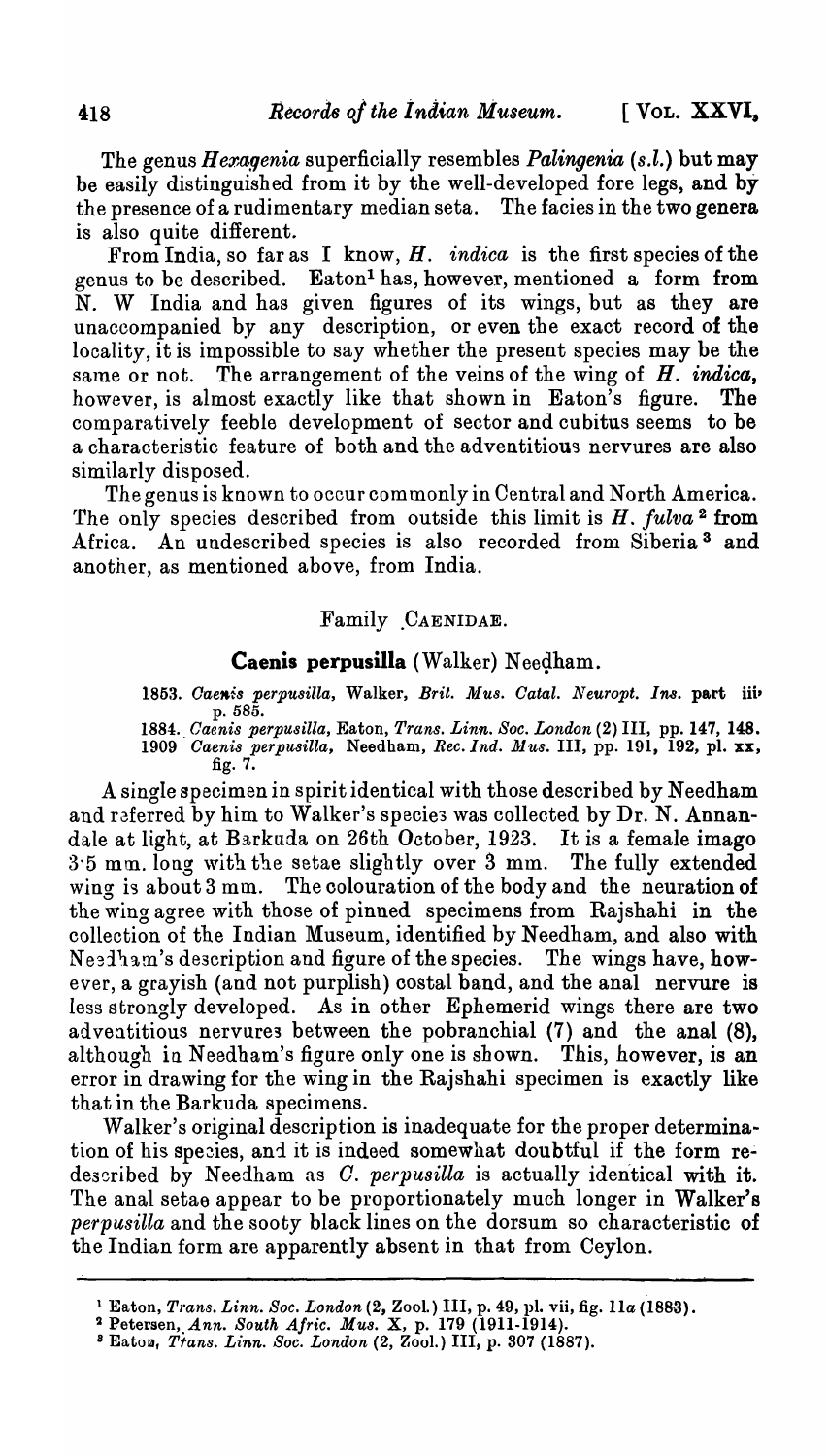Dover's<sup>1</sup> record of an Ephemerid as being " abundant in the rains, breeding in the lake and in the pond" of the island, which he thinks is a *Oaenis,* may possibly refer to this species. '

*O. perpusilla* was so far known only from Ceylon and from Rajshahi in Eastern Bengal.

#### Family BAETIDAE.

#### **Cloeon marginalis Hagen.**

*1858. Cloeon marginalis,* Hagen, *Verk. Zool.-bot. Ges. IVien* VIII, p. 477.

*1871. Cloeon marginalis,* Eaton, *Trans. Entomol. Soc. London,* p. 132.

*1885. Cloeon marginale,* Eaton, *Trans. Linn. Soc. London* (2) III, pp. 181, 182.

1909. *Cloëon marginata*, Needham, *Rec. Ind. Mus.* III, p. 191.

A number of specimens, both males and females, were collected by Dr. N. Annandale, some at light, at Barkuda in November, 1923. The species is represented in the collection both by dry and by spirit specimens.

There are also one dried female imago and a number of other specimens in spirit, including both imagos and subimagos, in the collection of the Indian Museum, all from Rajshahi and determined by Needham.

The species is readily recognized by the coloured marginal and submarginal areas of the wings, especially in the female ,and by the reddish brown colour of the dorsum of the posterior abdominal somites of the male. Nothing much need be added to Eaton's fairly detailed description of the species, especially so far as characters pertaining to the male are concerned. The coloured area of the wing is, however, sometimes of a very light grayish shade rather than amber.

The body colouration of the female imago has not been described by Eaton or any other author and as it differs from that of the male I give below a brief account of it.

Dorsum more or less uniformly coloured, light bistre to bistre brown, with a somewhat darker band at the posterior margin of each abdominal somite. Head slightly lighter, with two broad streaks of darker shade middorsally. Notum also bistre, with three faint ridge-like lines radiat-



TEXT-FIG.  $4. - Clo\ddot{e}$ on marginalis Hagen. Forewing;  $\times$  12.

ing from a point about the middle of the posterior margin, one running medially, the other two obliquely to the sides of the anterior margin. Venter of a light colour, narrowly edged with a slightly darker shade at

<sup>&</sup>lt;sup>1</sup> Dover Rec. Ind. Mus. XXII, p. 397 (1921).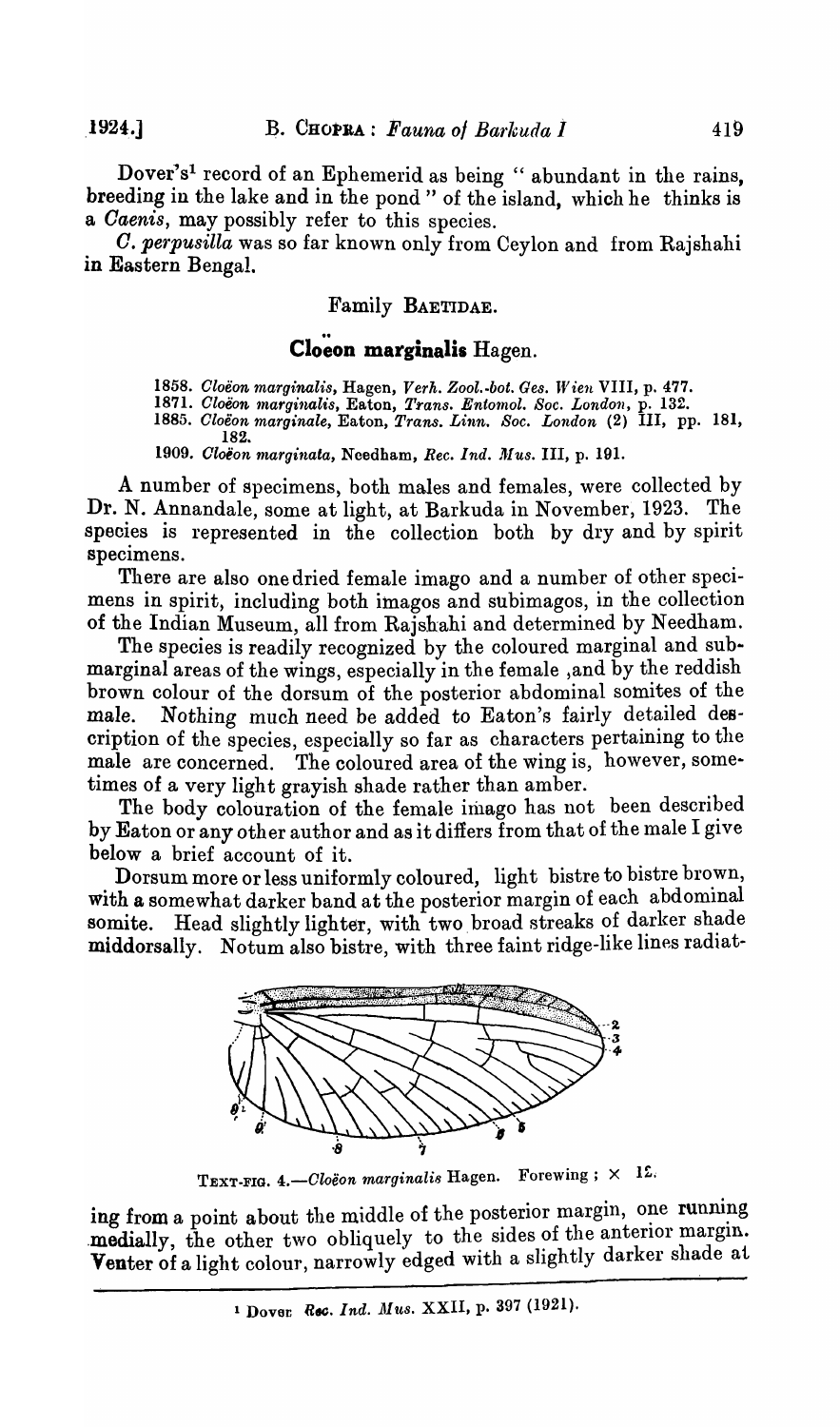the joints and infilterated more or less with chlorophyll, especially around the origin of the legs and wings. Legs as described by Eaton for the male.

Wings vitreous, coloured with bistre-brown in the marginal and sub-marginal area. About five straight cross-veinlets in the pterostigmatic area appearing white in opaque light. Great cross vein bistre brown, with clear hayline space between it and the wing root.

Setae whitish, with black or blackish brown annulations and joints, the former often coinciding with every alternate joint in the proximal part of the seta.

In the collection there are a number of subimagos also, and these agree with Eaton's description in all essential particulars. In some specimens, however, the venter and sides of the thorax are pale greenish owing to the presence of chlorophyll, which seems to be better developed in the subimago than in the adult.

A female specimen in spirit, probably a subimago, is with some doubt referred to this species. It is straw-yellowish in colour, with the dorsal surface slightly darker. The dorsum of the abdomen has a light brownish tinge near the margins of the segments. The ventral surface is markedly infilterated with chlorophyll. The wing is transparent and has the usual coloured marginal and sub-marginal areas but the colour in this case is pale greenish and not any shade of bistre.

Most of the specimens in the collection are from  $4.0-5.5$  mm.<br>ength, with about as much wing length. The setae in the female in length, with about as much wing length. are about  $1\frac{2}{3}$  to  $1\frac{3}{4}$  times the length of the body.

The species was formerly known from Rainbodde (Ceylon), Rajshahi, Sylhet and Calcutta. It seems to be the common winter species on Barkuda and also, indeed, in all other places from which it is recorded. I have often seen it during December and January in Calcutta,<sup>1</sup> sitting on window panes and lying in water-sinks.

## Cloeon variegatum, sp. nov.

Imago  $\delta$  (in spirit).-Eyes turbinate, clove-brown above, somewhat lighter at the sides; lower eyes blackish brown, with a faint line traversing each about the middle, 'upper and anterior part darker than the lower, and with a dark spot. Body luteous or lutescent on the dorsal surface, paler on the ventral. Notum lutescent, light buff tinged with light brown, variegated with bistre-brown; variegation always forming a definite pattern as illustrated in accompanying drawing (fig. 6), consisting of two light parallel longitudinal bands in the median line, with darker lines, circularly disposed, outside. Dorsum of abdomen luteous, segments 3-6 translucent, whitish in the middle, luteous at the sides; segments 7-10 or sometimes 5-10 with their proximal edges and part of the lateral margin ochraceous tawny to light bistre. Venter pale whitish.

<sup>&</sup>lt;sup>1</sup> In a female imago in spirit from Calcutta the bistre brown colour on the dorsum of the abdomen is not uniformly spread but leaves two unpigmented spots on each of the 2nd to 9th segment, so that the pale greenish ground-colour is visible. The ventral urface is pale. but on segments 2-9 there is a pair of dark brownish spots one on e teh side.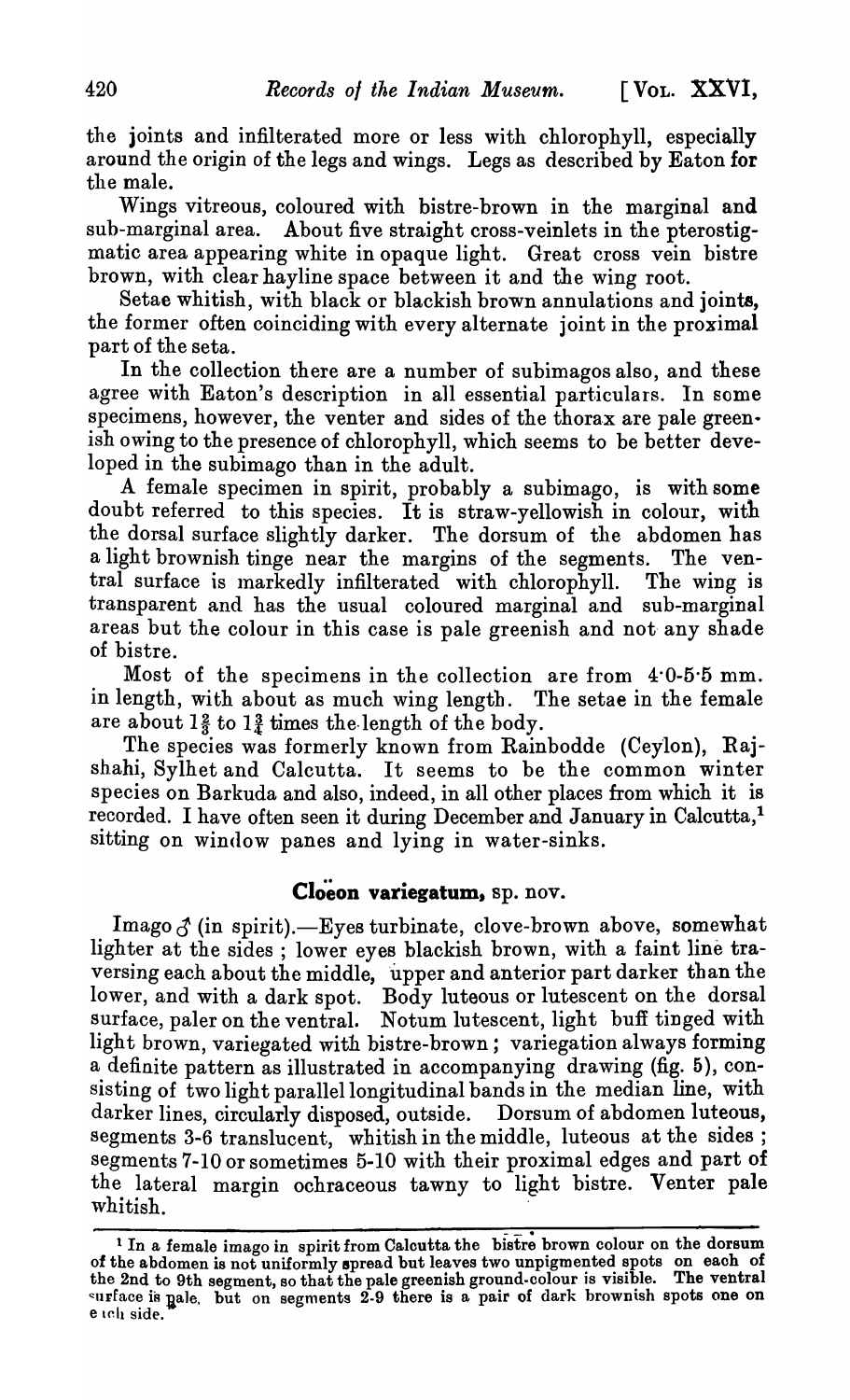Legs dull whitish; forelegs with a faint brownish spot near the proximal end of the femur and a faint streak of the same colour on its



**TEXT-FIG.** 5. - Cloë on variegatum, sp. nov. Notum of male:  $\times$  40. Slightly diagrammatic.  $w$ -wing.

ventral surface; tibia also with an indistinct patch of brownish colour near its distal end; tarsus with dark brownish rings at the joints and the tip of the claw.



TEXT-FIG.  $6. - Clo\ddot{\epsilon}$  *on variegatum*, sp. nov. Forcep limbs:  $\times 150$ .

Forceps as in *O. dipterum* 1 (Linn.), with a small projecting point above the interspaces between the basal segments of the forcep-limbs.

Setae whitish or light smoke-gray, with black joints and annulations. Wing-membrane transparent, highly irridescent; neuration in opaque view whitish in the costal region and pale olive-buff posteriorly. Cross veins whitish; great cross vein white. Arrangement of veins as shown in the accompanying illustration.

 $\text{Image } Q \text{ (in spirit)}$ . - Very similar to the male. Eyes soft blueviolet with a lighter area in the middle. Ocelli with a ring of dusky

<sup>&</sup>lt;sup>1</sup> Vide Eaton, *Trans. Linn. Soc. London* (2, Zool.) III, p. 184, pl. xvii, fig. 31a (1883-1888).